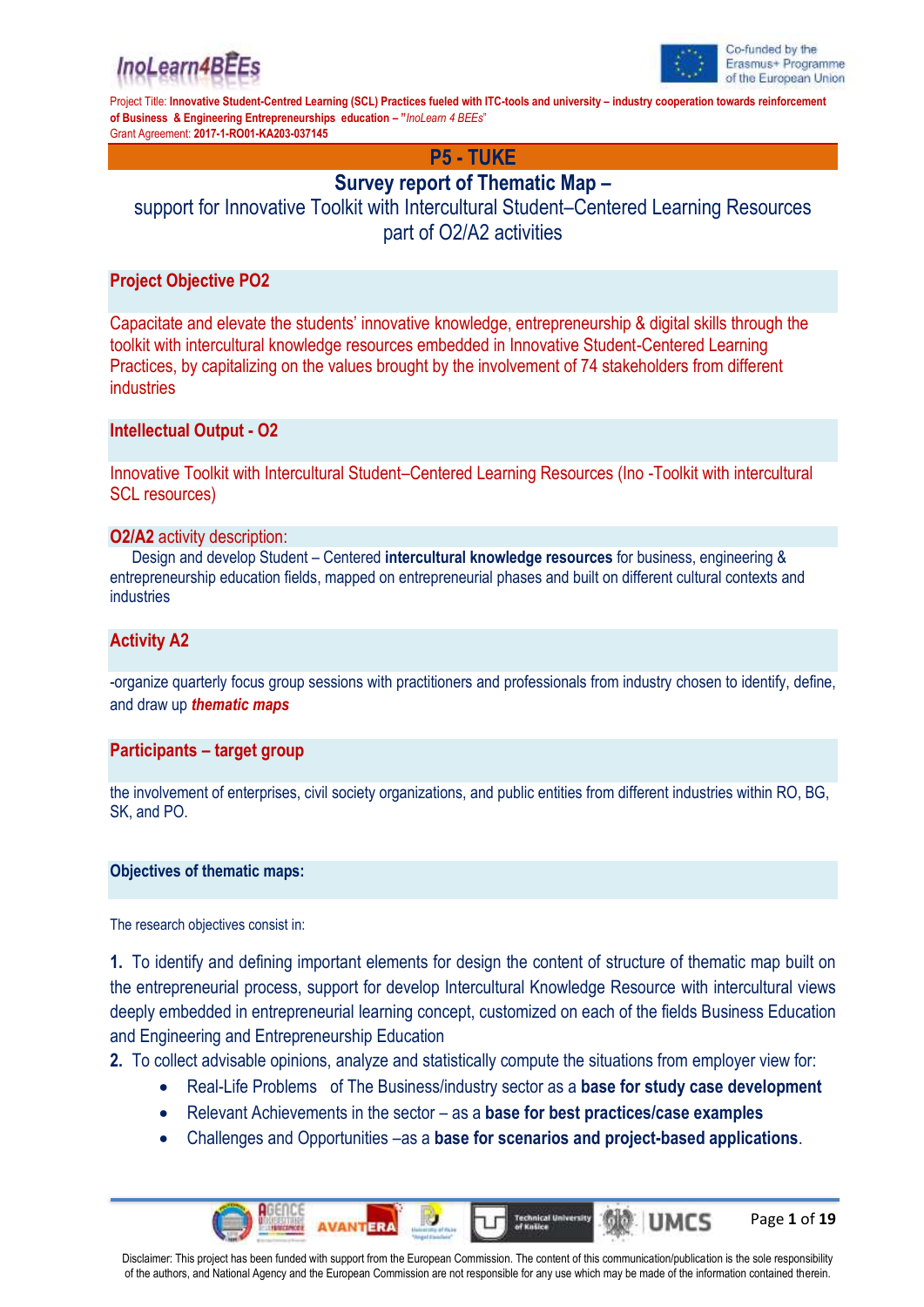



Page **2** of **19**

**UMCS** 

Project Title: **Innovative Student-Centred Learning (SCL) Practices fueled with ITC-tools and university – industry cooperation towards reinforcement of Business & Engineering Entrepreneurships education – "***InoLearn 4 BEEs*" Grant Agreement: **2017-1-RO01-KA203-037145**

**3.** To deliver a common approach from employers' view related to the Opportunity recognition and idea feasibility, Business model concepts and Enterprise development

## **Participants at statistical research:**

Teachers/researchers and technicals from each P1 to P6:

## **1. Methodology for primary research on the target group sample**

The process of collecting relevant employers view was performed during the interval of M9 to M10 months. The method for collecting data was electronic based through the on-line Google Forms at the following address:

- For Romanian industry stakeholders:<https://is.gd/ahuLx8>
- For Bulgarian industry stakeholders: <https://is.gd/7X8ZGu>
- For Slovakian industry stakeholders:<https://is.gd/qY89V9>
- For Polish industry stakeholders: https://is.gd/QiPGKY

The process of collecting practitioners and professionals from industry views targets at least 74 respondents from o businesses from: Banking, ITC, FMCG, Communication /Public relations, Client services and ITC, Business Process Outsourcing (BPO) and Shared Service Center especially in IT/ITC (SSC), Machine-building; Automotive, Oil & Gas, energy, distributions & logistics, R&D, including 13 public administrations and/or governmental entities and 13 from civil society organizations: from RO, from BG, from SK, from PL.

As primary data sources (data obtained directly from the Romanian economic environment), it has been used information collected during the interval M9 to M10 months.

The questionnaire and results analysis, as well as their adaptation, were achieved through the participation of all project partners. They were involved in creating and implementing the questionnaire to ensure quality based on their expertise and experience. The activity manager was P1, who coordinated and assured the creation and implementation of the questionnaire according to the quality manual. At partner level for adapting to local specifics, decisions were taken by each partner's Local Project Meetings partner (LPM) partner. Each project partner used local utility to implement communication with practitioners and professionals.

The following steps for creating the questionnaire are described below:

### **1.1 Specifying desired information and research objectives**

The identification of the information and objectives was performed by extracting them from the general purpose of the project and from PO2, based on

- to design the content of digital teaching modules with intercultural views deeply embedded in entrepreneurial learning concept, customized on each of the fields in BEE education

- to define, articulate and harmonize the personalized knowledge resources based on capturing the needs and learning expectations of local businesses, labour market, and civil society sectors from RO, BG, SK, and PO cultures.

**1.2 Establish the method of data collection** and elaboration of questions: content, type, quality, order, premodification.

It has been decided that the best way to collect valuable information is through the questionnaire. Other options included, face-to-face interviews and e-mail. Each method has advantages and disadvantages and has been analyzed against the level of quality, the number of respondents to reach, the degree of complexity, the availability of the participation of the respondents and the available staff.

### **1.3 Design the physical characteristics of the questionnaire**

Disclaimer: This project has been funded with support from the European Commission. The content of this communication/publication is the sole responsibility of the authors, and National Agency and the European Commission are not responsible for any use which may be made of the information contained therein.

**Technical U**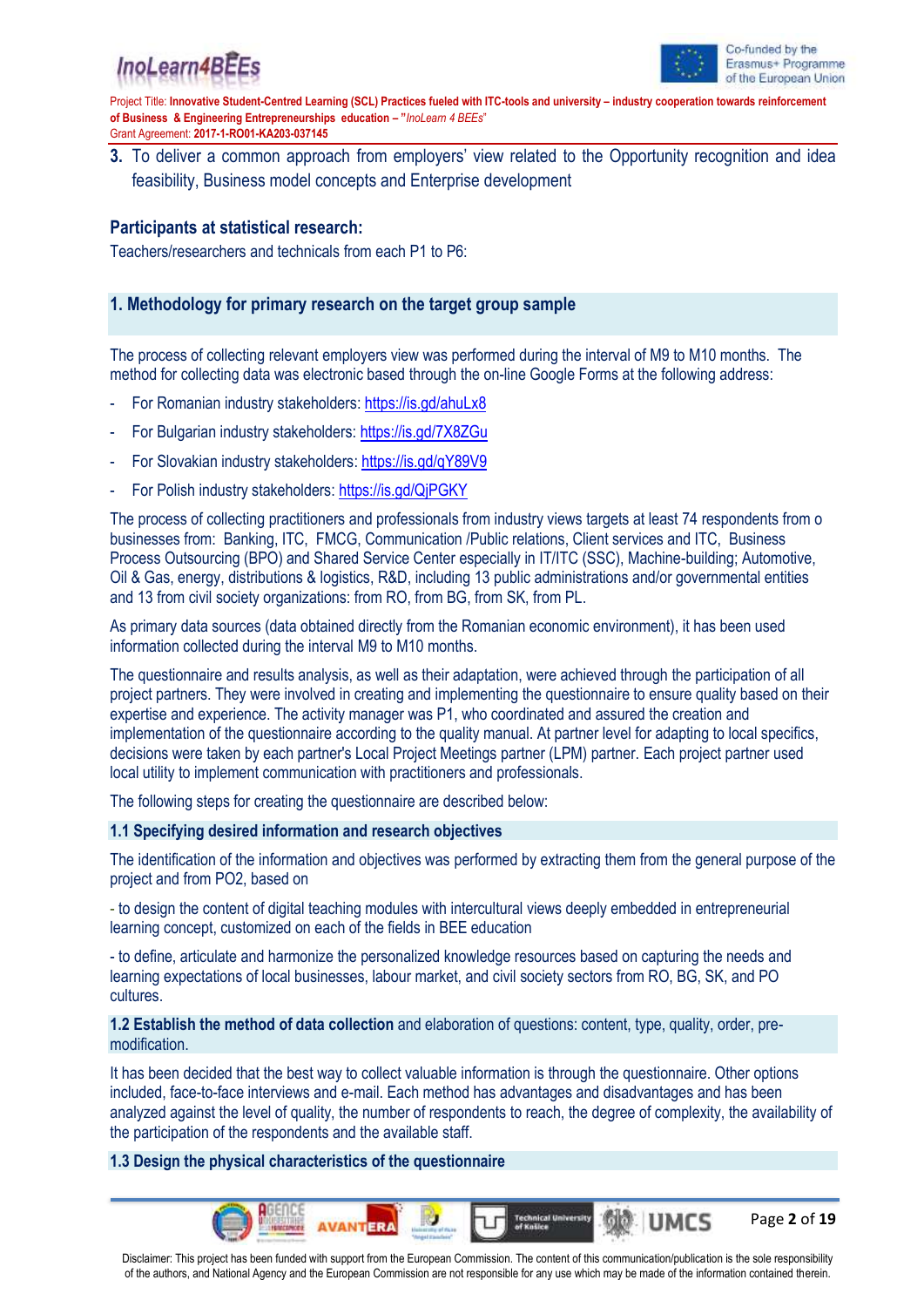



Page **3** of **19**

UMCS

Project Title: **Innovative Student-Centred Learning (SCL) Practices fueled with ITC-tools and university – industry cooperation towards reinforcement of Business & Engineering Entrepreneurships education – "***InoLearn 4 BEEs*" Grant Agreement: **2017-1-RO01-KA203-037145**

We have analyzed the variants of questions: structured, unstructured, or a combination of the two. The difficulty with unstructured ones lies in the weight of the analysis of the answers and their structuring in a worksheet. For precision of results and ease of completing the questionnaire, it was proposed and decided to use the partially structured questions in order to alleviate the disadvantages of both variants.

### **1.4 Approval of the questionnaire**

At the end of the structure of the questionnaire, the quality team analyzed and concluded that it responds to the objectives originally proposed.

#### **1.5 Preparing the final version and translating the questionnaire**

At this stage each leader from the partner and his team adapted to local needs and translated the questions.

The research unit was a company/association/public institution or a foundation/small enterprise unit. The survey unit was the employed that provided the information. The information obtained is relevant and gives an image of real-life problems of the business/ sector, relevant achievements in the sector and challenges and opportunities in order to create base for **study case development, best practices/case examples, scenarios and project-based applications.**

## **2. Research Variables**

The research variables were built on target group profile to coherently embrace the characteristics, perceptions and expectations for practitioners and/ or professionals from company, as follow:

### **Practitioners and/ or professionals from company**

The research variables aim at analyzing the views of employees on the real needs of the sector, the relevant challenges in the sector, the opportunities offered by the domain and the collection of practical proposals feasible for the implementation of these concepts in reality, which have been divided into four categories:

### **2.1 Profile of company**

Company profile aims to analyze certain demographic characterizes such as: type of company (private and/or public), the operating industry sector, size (in umber of employees) and the level of the job for those who responded. The basic variables in this case it was:

- *Type of company*
- *• The domain of the activity*
- *• Number of employee in organization*
- *• The level of the job*

### **2.2. Real-Life Problems of the business/ industry sector**

Research on real-life problems aims to capturing the real needs, enrich teaching, improve learning experience to contribute at students' skills in a competitive market and support learning expectation of local business, labour market and civil society from RO, BG, SK, PL cultures.

• *Business failure perceptions* – aims to identify the principal elements that contribute to business failure

• *Barriers for starting new business* - which are the main barriers that can prevent future graduates from starting a business

• *Factors with negatively impact* - which are the main factors that can prevent future graduates from starting a business

• *Reliable solutions for overcome the development problems* - which are and how they can find viable solutions to overcome development problems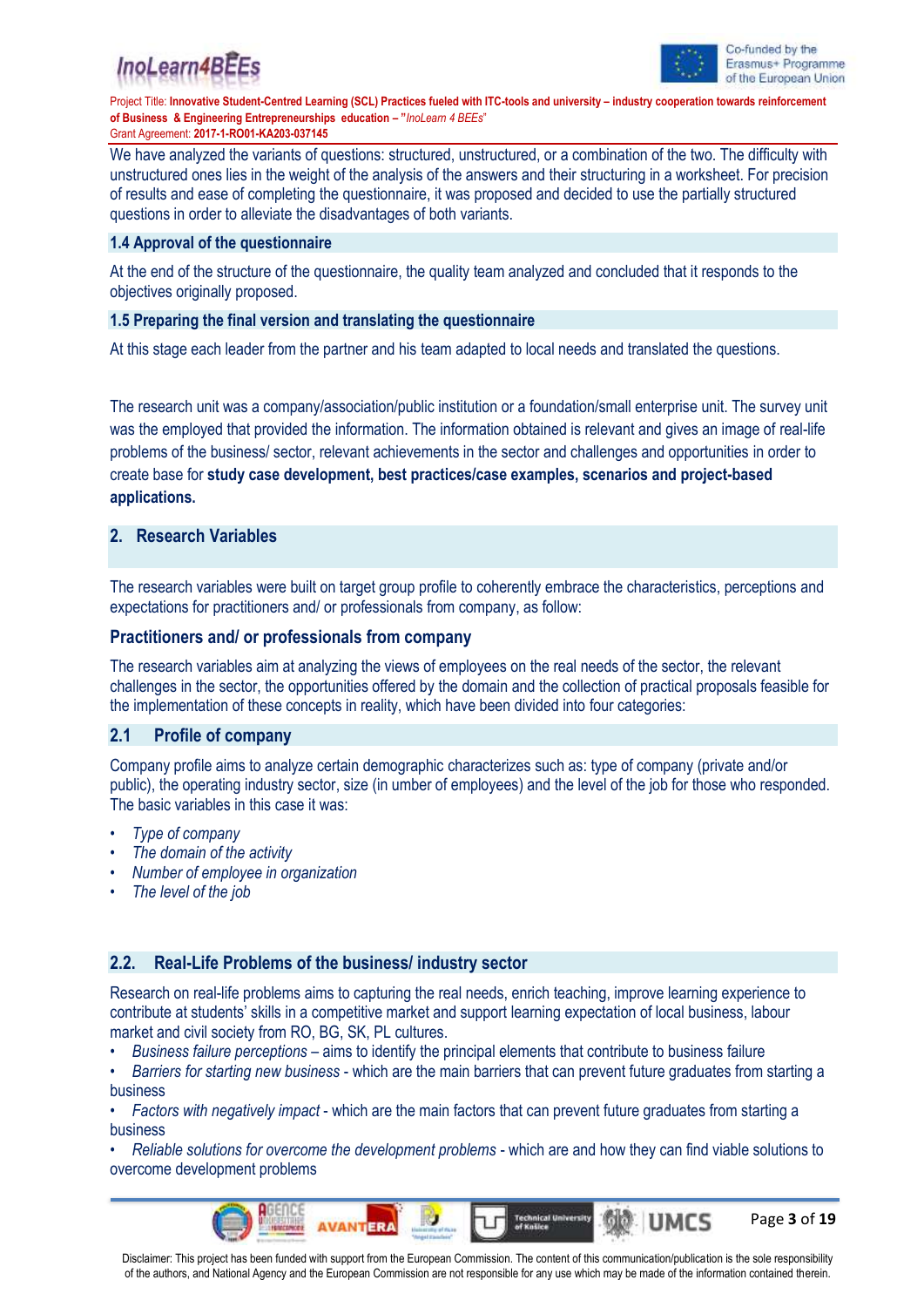

Page **4** of **19**

**UMCS** 

Project Title: **Innovative Student-Centred Learning (SCL) Practices fueled with ITC-tools and university – industry cooperation towards reinforcement of Business & Engineering Entrepreneurships education – "***InoLearn 4 BEEs*" Grant Agreement: **2017-1-RO01-KA203-037145**

### **2.3 Relevant Achievements in the sector**

Research on relevant industry achievements aims to gather from industry practitioners where more business-related investment has been made by companies, focusing on them reinforces students' ability to make appropriate decisions for their professional careers.

- *Investment level in company in last two year* the level of agreement is identified for more proposals for sectors where investments can be made
- *Introducing and using innovation* identify the agreement or disagreement for more proposals of types of areas where innovation can be brought

### **2.4 Challenges and Opportunities**

Research on challenges and opportunities aims to identify future development drivers and levels for applying them. In this way HE institutions are accountable for equipping graduates with smart digital skills, creative thinking, problem solving through innovate and use new technologies, because 50% of European population has lacking basis in this domains.

- *Important development drivers for company –* base on important identified development drivers is being watched level of importance
- *• Relevance of factors for possible barriers –* base on important identified possible barriers is being watched level of importance
- *• Main actions for development -* base on important identified actions for development the three most important are noted
- *• Young HE graduates attitudes related to the job* by selecting the most important attitudes it is intended to mark their level of importance
- *• Satisfaction level related to the young HE graduates attitudes at work -* by selecting the most important attitudes of young He graduates it is intended to mark their satisfaction level of importance
- *• Satisfaction level related to the young HE graduates skills at work* by selecting the most important skills of young He graduates it is intended to mark their satisfaction level of importance
- *• Importance of criteria's for hiring a young HE -* by selecting the most important criteria on hiring graduates it is intended to mark their level of importance

### **3. Target group/ Sample Description -** *Practitioners and/ or professionals from company*

The research was conducted on a sample of 96 de respondents, industry involved in developing, testing and validating knowledge resources for e-leaning experiences: Banking, ITC, FMCG, Communication /Public relations, Client services and ITC; Business Process Outsourcing (BPO) and Shared Service Center especially in IT/ITC (SSC), Machine-building; Automotive ; Oil & Gas, energy, distributions & logistics, R&D, association/ public institution or a foundation varying in size from less than 10 to more than 250 employees.

The minimum sample size respects the value established in the application of the InnoLearn4BEEs project (**minimum 74 respondents: 48 businesses, 13 civil society organizations, 13 public administrations**). We would have wanted to have a much larger sample. It was difficult to convince a large number of practitioners to participate. Possible reasons for this attitude might be:

• fear to make public their position (although we guaranteed anonymity).

**Technical U**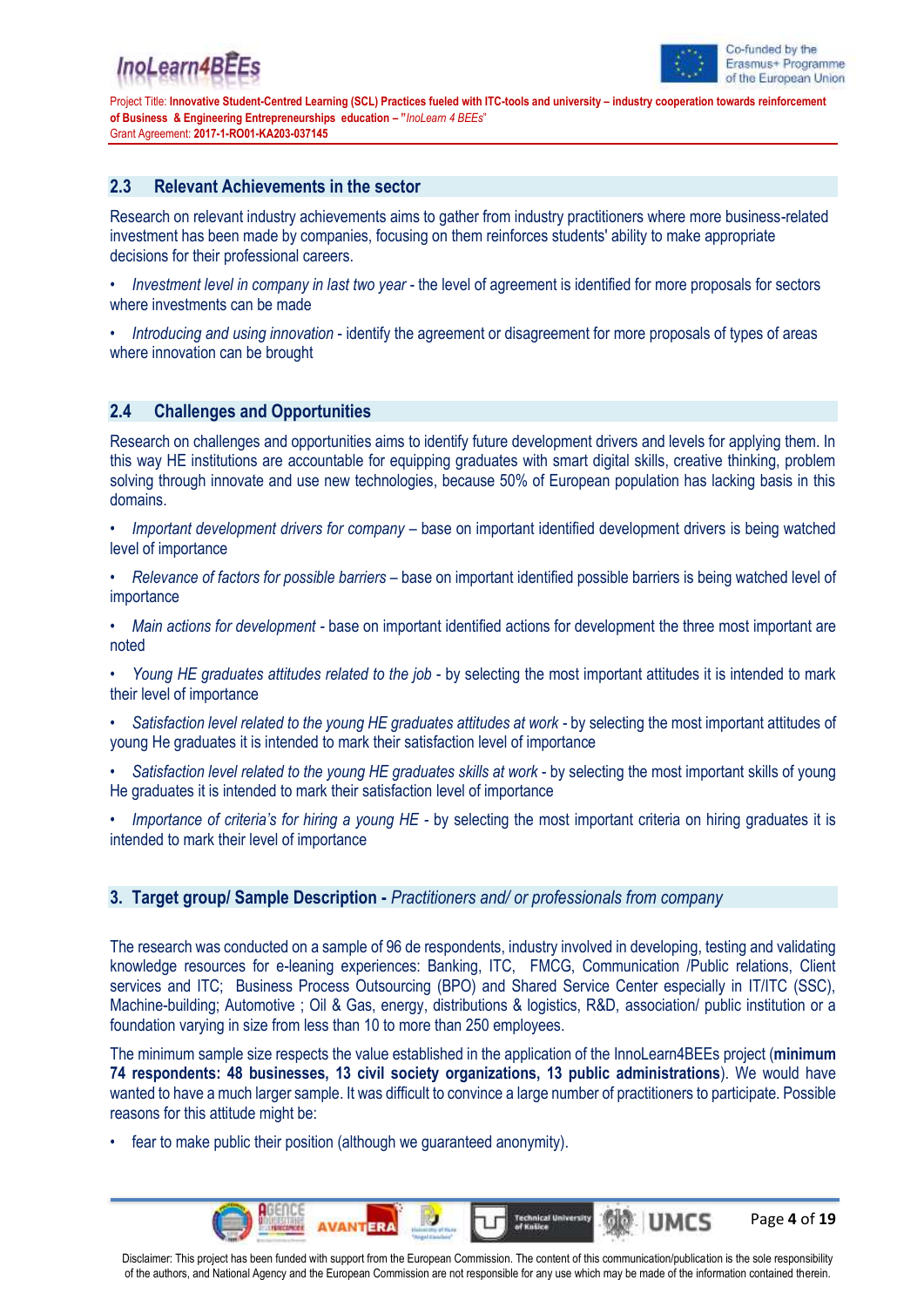## InoLearn4B



Project Title: **Innovative Student-Centred Learning (SCL) Practices fueled with ITC-tools and university – industry cooperation towards reinforcement of Business & Engineering Entrepreneurships education – "***InoLearn 4 BEEs*" Grant Agreement: **2017-1-RO01-KA203-037145**

• hesitation to admit they ignore this field, although we included in the questionnaire clarifying definitions/explanations of the concepts used.

- lack of time, although the questionnaire may by be completed in under 15 minutes.
- lack of interest.

Information gathering was done in online questionnaire define as a Google Form, accessed through the site https://www.inolearn4bees.org.

The results from the first panel defining profile of respondents show the profile of Romanian Practitioners from the company/ association/ public institution or a foundation/small enterprise unit participating in the project survey.

These were for each partner country respondents.

### **Practitioners / Professionals from** *SLOVAKIA* **company**

The study targeted Slovakian Practitioners with **7** respondents filling in the questionnaires.

**3.1** The questionnaire respondents are classified in **type of company**

- a) A local enterprise  $(SME) = 7 (100\%).$
- b) A professional association =  $0(0\%)$ ,
- c) Civil society organization =  $0(0\%)$  and
- d) Governmental entity =  $0(0\%)$ .

This Pie chart (Fig. 1) shows respondents answers to a survey for the project InoLearn4BEEs, which asked them the type of the company. It can be seen that all of these respondents were the local enterprises – Small and Medium Enterprises.



#### **3.2** The questionnaire respondents are classified in **company activity area/ domain**:

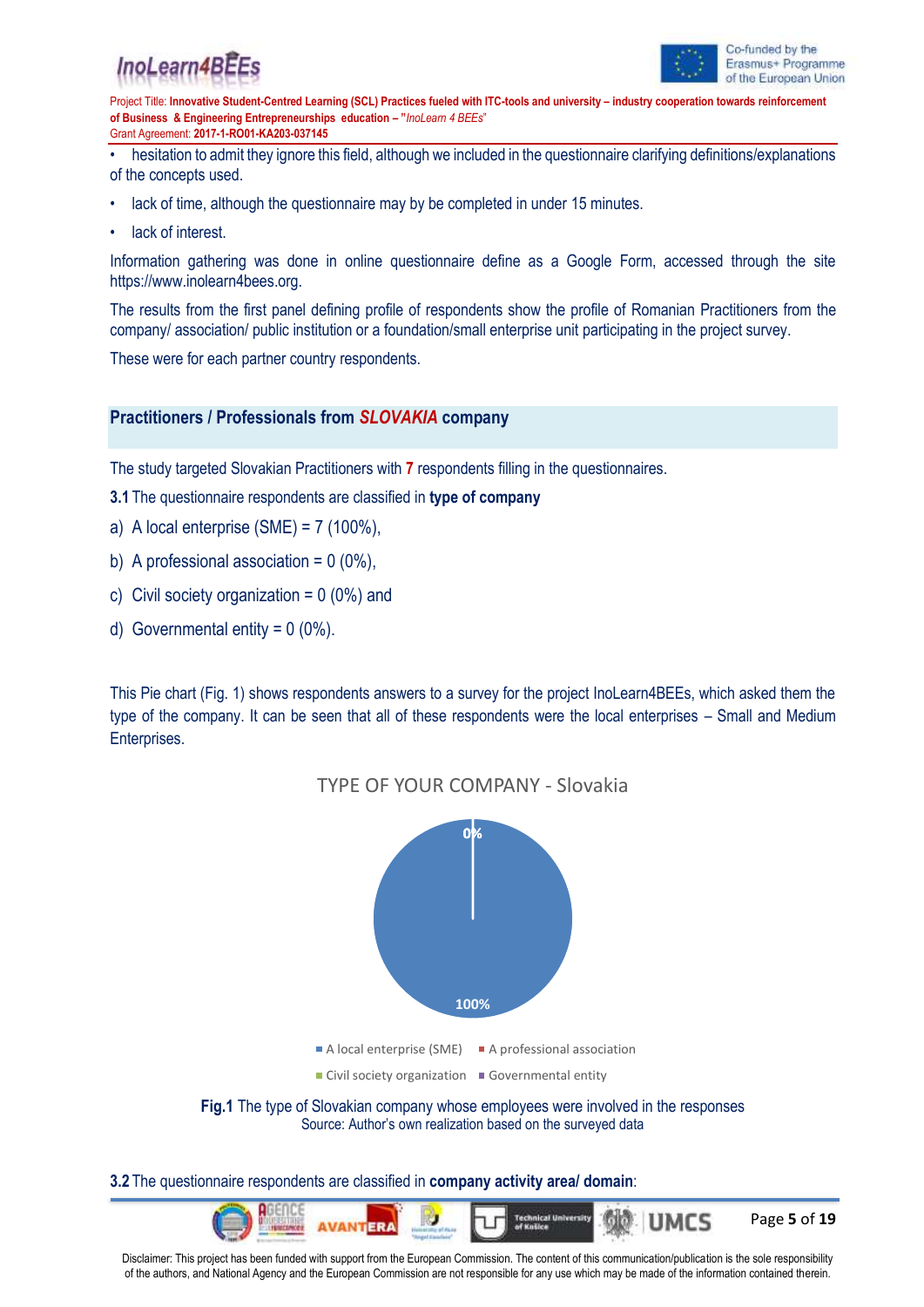## InoLearn4BEEs



Project Title: **Innovative Student-Centred Learning (SCL) Practices fueled with ITC-tools and university – industry cooperation towards reinforcement of Business & Engineering Entrepreneurships education – "***InoLearn 4 BEEs*"

Grant Agreement: **2017-1-RO01-KA203-037145** a) Education =  $2(29%)$ 

- b) ICT (mobile applications, cloud services, Internet services) = 2 (29%)
- c) Research and development services = 2 (29%)
- d) Services = 1 (14%)

The second identification question in this survey was oriented on the company activity area or domain. In this survey was 29% companies from ICT sector, the same percentage of respondents was from Research and Development services, 28% of respondents was from Education sector and for 14% of them was Services the main domain.



DOMAIN OF YOUR COMPANY - Slovakia

**Fig.2** The domain activity of Slovakian company whose employees were involved in the responses Source: Author's own realization based on the surveyed data

**3.3** The questionnaire respondents are classified in **the number of employees/ company**

- **•** Less than 10 employees = 7(100%)
- Between 11-50 employees =  $0(0\%)$
- Between  $51-250$  employees =  $0(0\%)$
- Greater than 250 employees =  $0(0\%)$

All of the respondents in our survey have less than 10 employees as we can see in the Fig. 3.

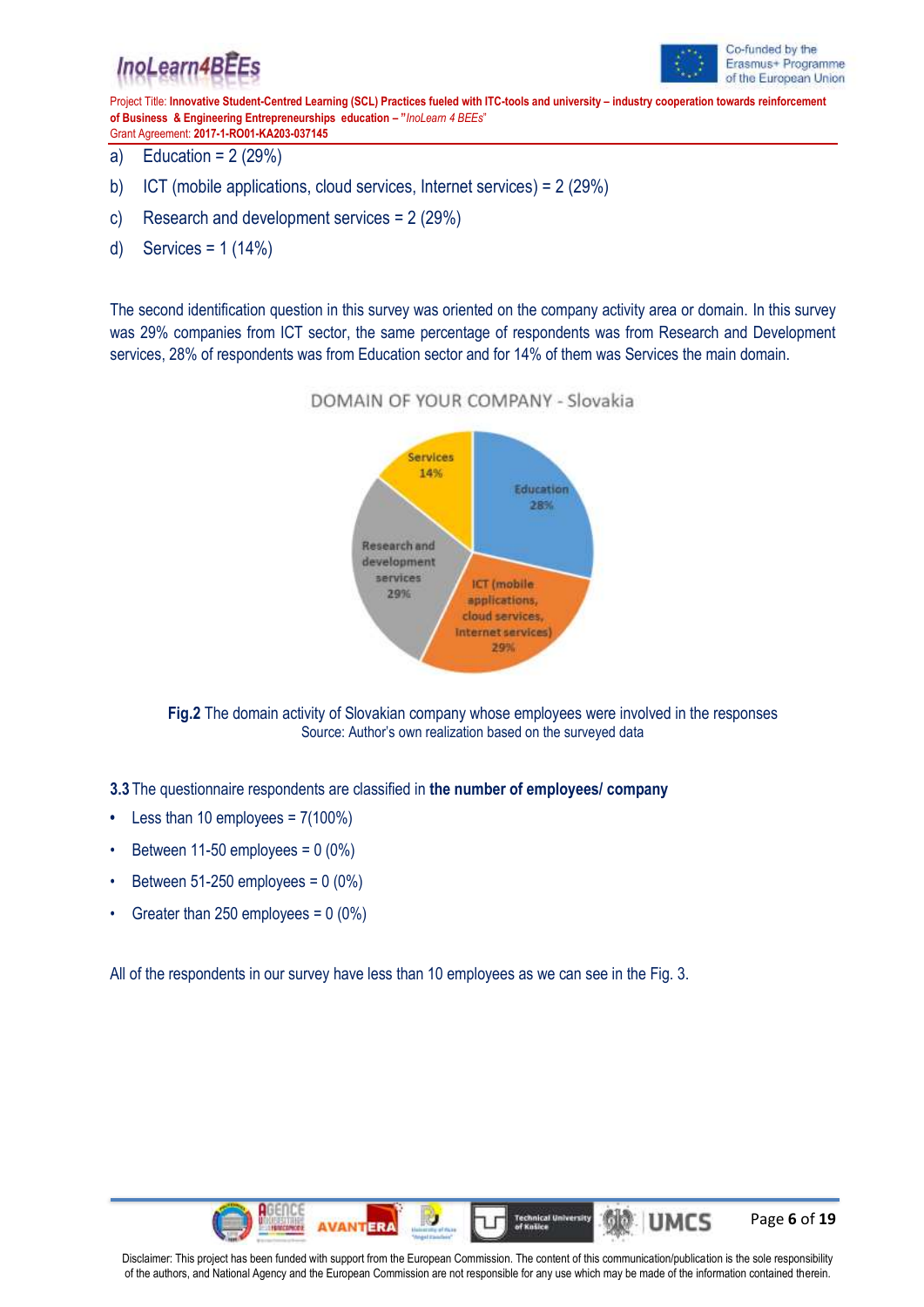





**Fig.3** The percent of organizations responses split by numbers of employees Source: Author's own realization based on the surveyed data

**3.4** The questionnaire respondents are classified in importance of theirs **job level in the company**

- **•** Owner = 2 (29%)
- **•** Cofounder = 1 (14%)
- Executive manager =  $4(57%)$





**Fig.4** Balance between execution and managerial level of jobs for respondents Source: Author's own realization based on the surveyed data

The last identification question was related to the respondent job level in the organization. As Figure 4 demonstrated, 57% of respondents was executive manager in their organization, 29% of other respondents was owner of the company and 14% of them was cofounder in their organization.

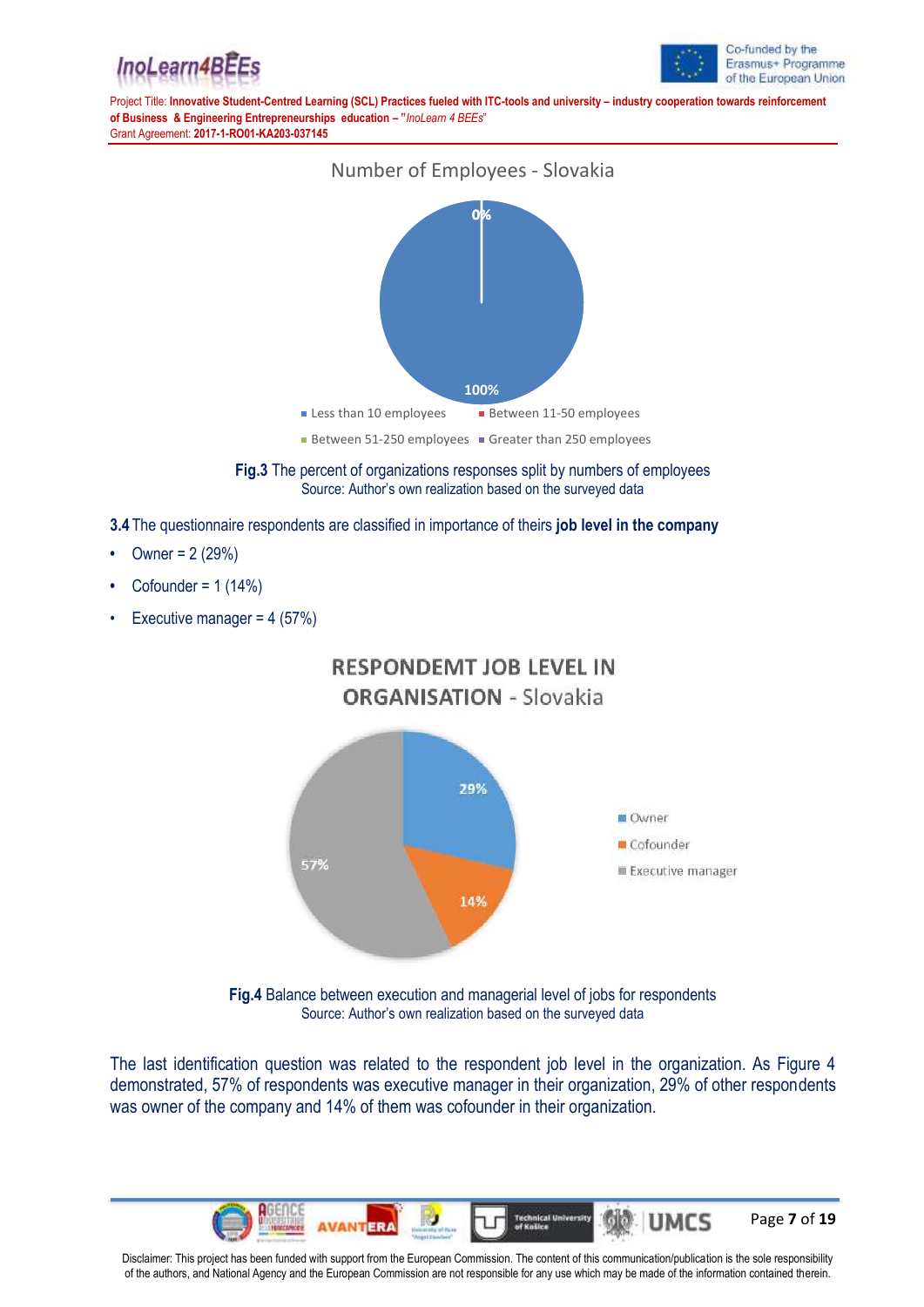# InoLearn4BE



Project Title: **Innovative Student-Centred Learning (SCL) Practices fueled with ITC-tools and university – industry cooperation towards reinforcement of Business & Engineering Entrepreneurships education – "***InoLearn 4 BEEs*" Grant Agreement: **2017-1-RO01-KA203-037145**

## **4. Results of data analysis**

## **(A). REAL-LIFE PROBLEMS OF THE BUSINESS / SECTOR linked to phase:**

**i)** Opportunity, Recognition and Idea Feasibility

4.1.A How do you think that business failure is perceived in your country? (one choice)

The respondents' answers are listed above:

- $\bullet$  It is only a lesson, an experience = 1
- Means a lack of entrepreneurial skills = 2
- $\bullet$  It is a career failure = 3
- $\bullet$  It is a barrier to further business = 0
- $\bullet$  I don't know = 0
- It has no impact, effect on further business = 1



**Fig.5** The perception of business failure in Slovakia Source: Author's own realization based on the surveyed data

As results from the questionnaire demonstrated (the Fig.5), in Slovakia prevails negative attitude to business failure and its perception. Almost three fourth of the respondents think that, if somebody fails in business it means also a career failure (43%) or a lack of entrepreneurial skills (29%).

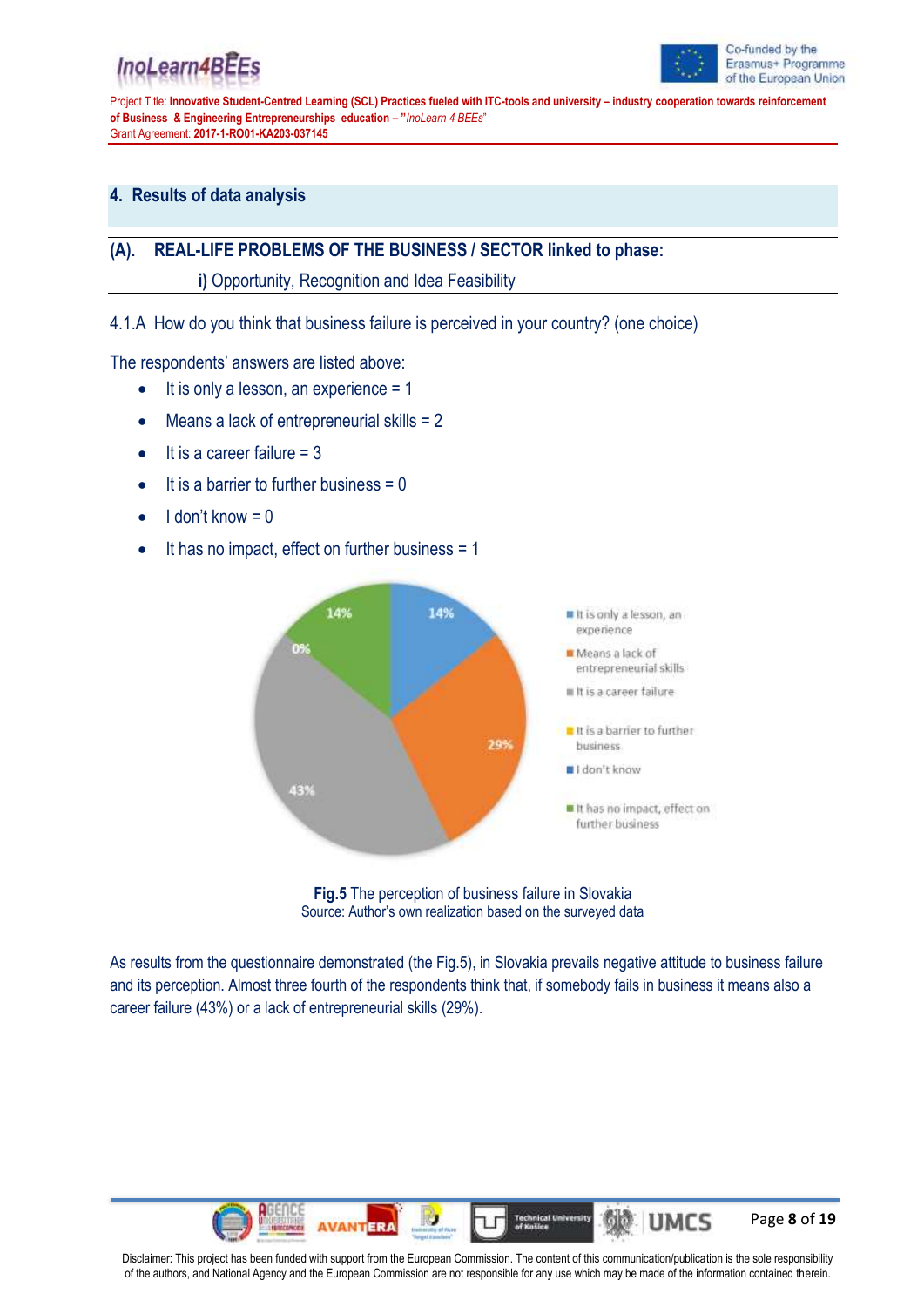

4.2.A Please mention the top three barriers for starting a new business, that are linked with your domain (notate 1,2,3):

As a first option, most respondents indicated as a main barrier to start a new business their fear of failure and excessive bureaucracy (2 respondents per each). As a second option, most of respondents indicated excessive bureaucracy (3x), lack of their own experience (2x) and lack of knowledge in the area (2x). Excessive bureaucracy (2x marked as the first factor, 3x as the second significant factor and 1 as the third factor) was the most frequently marked option. Lack of information and advice, lack of business ideas and integration of local business opportunities and threats were the least marked / unlabeled options.

In summary, the choices of individual respondents can be displayed using the chart (Fig.6):



### 4.3.A Which of the following factors has negatively affected the development of your company and at what level?

Among the factors identified by the respondent as the factors that negatively affected their business were identified as follows. Respondents had three possibilities of decision, whether the factor never, occasionally or often affected the development of new business.

Among the factors, that never affected the development of new business include: Insufficient identification / use of new technologies (18%), Weak distribution channel (17%) and Low demand for innovative products and services (17%) (Fig.7).

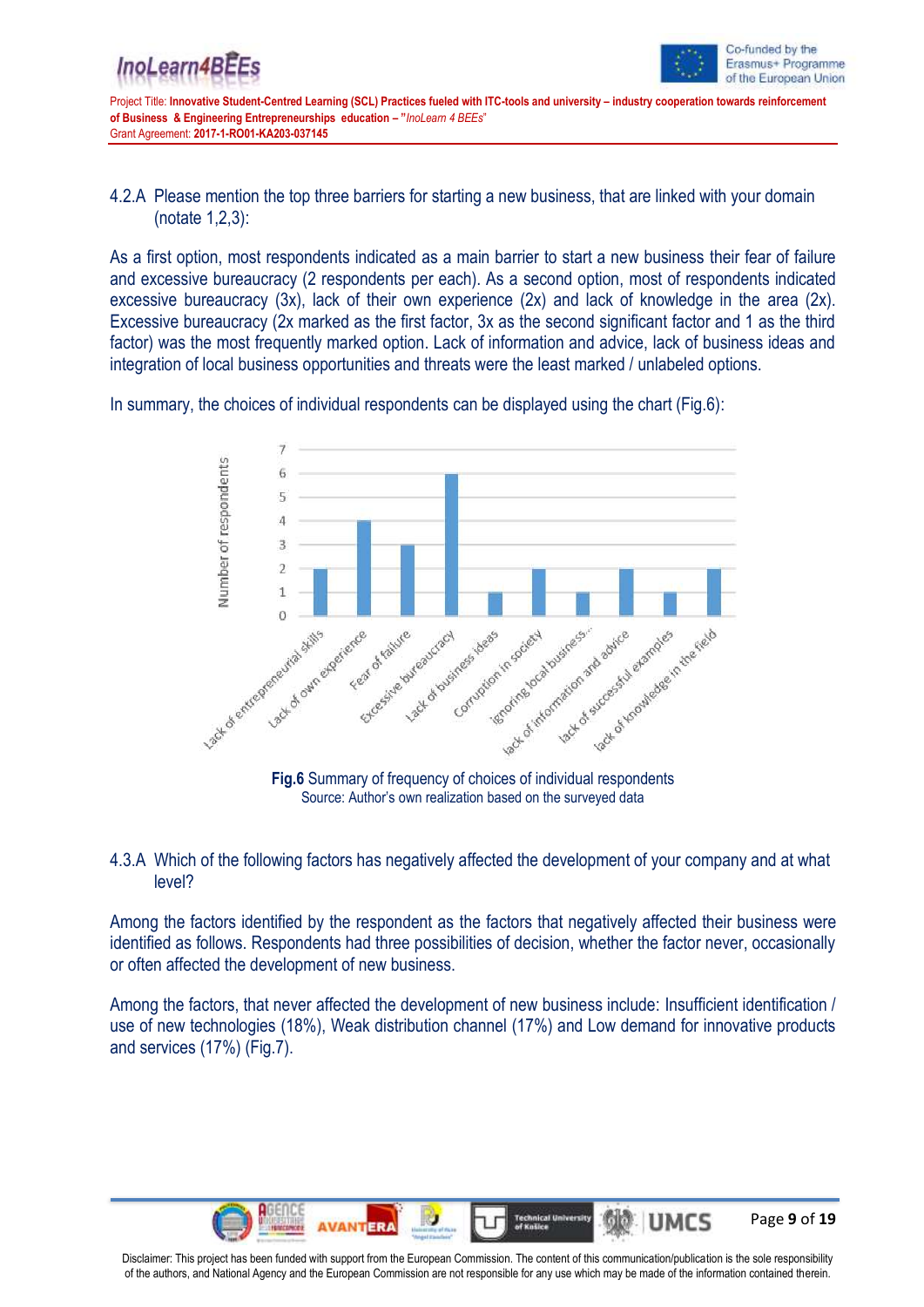



> **FACTORS THAT NEVER NEGATIVELY AFFECTED THE** DEVELOPMENT OF COMPANY - SLOVAKIA



## **Fig.7** Factors that never negatively affected the development of company Source: Author's own realization based on the surveyed data

The Lack of marketing knowledge (17%) and Market dominated by competition (17%) were most often marked as factors, that occasionally negatively affected the development of company, followed by Lack of human resources (14%), Low demand for innovative products and services (14%) and Insufficient identification / use of new technologies (14%). (Fig. 8)



### FACTORS THAT OCCASIONALLY NEGATIVELY AFFECTED THE DEVELOPMENT OF **COMPANY - SLOVAKIA**

**Fig.8** Factors that occasionally negatively affected the development of company Source: Author's own realization based on the surveyed data

The next figure (Fig. 9) demonstrated the results of respondents to the question about the factors that often negatively affected the development of company in Slovakia. From this survey, around 29% of respondents

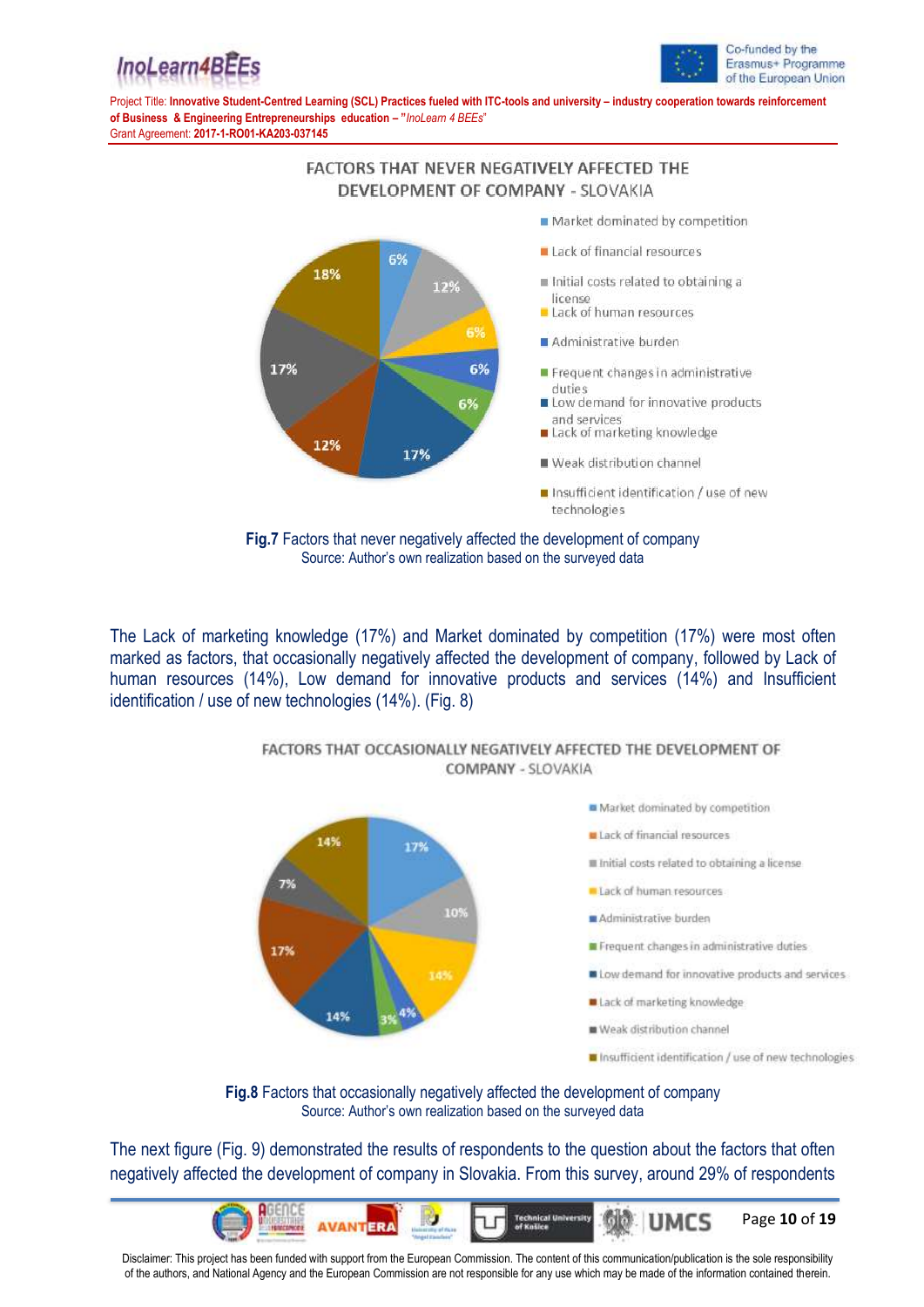



Grant Agreement: **2017-1-RO01-KA203-037145**

have seen the lack of financial resources as often negatively affected the development of company in Slovakia. The second and third main factor that often negatively affected the development of the company is frequent changes in administrative duties (21%) and administrative burden (21%).



**FACTORS THAT OFTEN NEGATIVELY AFFECTED THE** DEVELOPMENT OF COMPANY - SLOVAKIA

**Fig.9** Factors that often negatively affected the development of company Source: Author's own realization based on the surveyed data

On the other hand, according to the results of the questionnaire survey, the respondents are not considered low demand for innovative products and services, distribution channel and use of new technologies for the factors that negatively affected the development of the company in Slovakia.

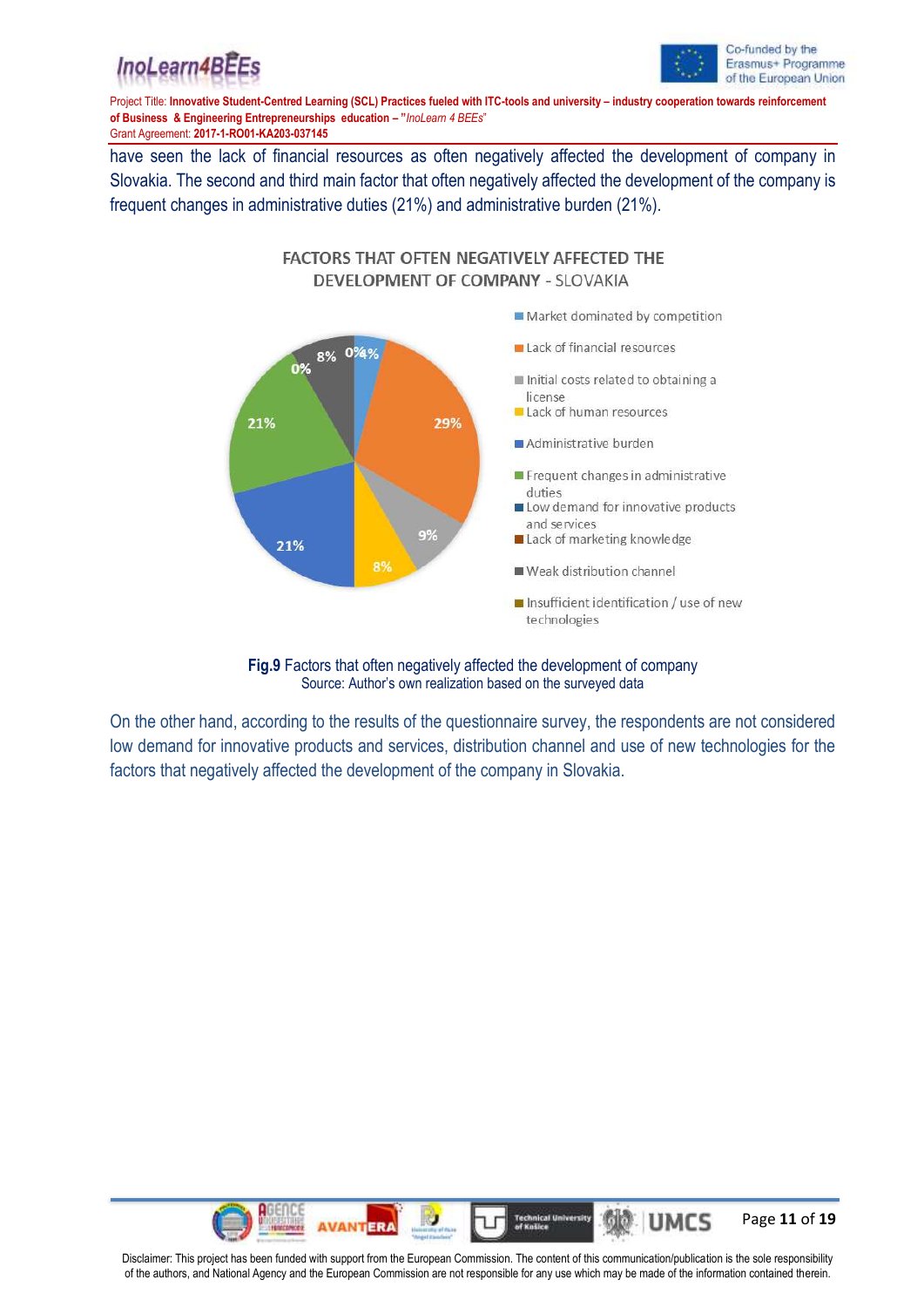

Page **12** of **19**

UMCS

Project Title: **Innovative Student-Centred Learning (SCL) Practices fueled with ITC-tools and university – industry cooperation towards reinforcement of Business & Engineering Entrepreneurships education – "***InoLearn 4 BEEs*" Grant Agreement: **2017-1-RO01-KA203-037145**

4.4.A Which of the following can be reliable solutions to overcome obstacles/problems related to the development of your organization/ business/ unit?

| Factor                                                                       | Totally<br>disagree | Disagree | Neutral | Agree | Totally<br>agree |
|------------------------------------------------------------------------------|---------------------|----------|---------|-------|------------------|
| Purchase of machines, equipment, software or                                 | 14%                 | 0%       | 57%     | 29%   | $0\%$            |
| license                                                                      |                     |          |         |       |                  |
| Better reputation and good branding                                          | $0\%$               | 14%      | 43%     | 29%   | 14%              |
| Improve our internal processes                                               | 14%                 | 14%      | 29%     | 14%   | 29%              |
| Creating a new business model                                                | $0\%$               | 43%      | $0\%$   | 57%   | $0\%$            |
| Design of new / innovated products and / or<br>services                      | $0\%$               | 29%      | 29%     | 29%   | 14%              |
| Training of employees in technical aspects of<br>their work                  | 14%                 | 14%      | 57%     | 14%   | $0\%$            |
| Training of employees in business                                            | 14%                 | 43%      | 29%     | $0\%$ | 14%              |
| More investment in research and development                                  | 14%                 | 14%      | 14%     | 29%   | 29%              |
| Strengthening online sales                                                   | $0\%$               | 14%      | 43%     | 29%   | 14%              |
| Participation in conferences, exhibitions, fairs                             | 14%                 | 29%      | 43%     | 14%   | $0\%$            |
| Alignment with Directives and / or Standards                                 | $0\%$               | 43%      | 29%     | 29%   | $0\%$            |
| Increasing market share in international<br>markets                          | $0\%$               | 43%      | 29%     | 29%   | $0\%$            |
| Intellectual Property Rights (IPR)                                           | 29%                 | 29%      | 14%     | 29%   | $0\%$            |
| Pre-testing products or services on the market<br>before they are introduced | $0\%$               | 14%      | 43%     | 29%   | 14%              |

Source: Author's own realization based on the surveyed data

In the questionnaire survey, we were interested in reliable solutions to overcome problems related to the development of the organization. The respondents had to evaluate fourteen factors on the five degree of Likert scale. For 57% of respondents, the main reliable solution to overcome problems related to the development of the organization, is creating a new business model. For the respondents, more investment in research and development (29% of respondents agree with this statement and 29% of respondents totally agree with it) have been seen reliable solutions to overcome problems related to the development of the organization. In the opinion of our respondents, the purchase of machines, equipment, software or license should be a reliable solutions for the company´s development for 29% of the respondents, but 14% of respondents totally disagree with it and 57% of respondents answered neutrally. With concerning to the factors as training of employees in technical aspects of their work and training of employees in business, respondents didn´t regard these factors reliable to solve the problems of company´s development. Also, 43% of respondents hadn´t seen the solutions of the problems for the company´s development by the alignment with directives and increasing market share in international markets. The same percentage of the respondents seems pre-testing products or services on the market before they are introduced as solutions for solving dealt problems.

## (**B). RELEVANT ACHIEVEMENTS IN THE SECTOR** linked to phase: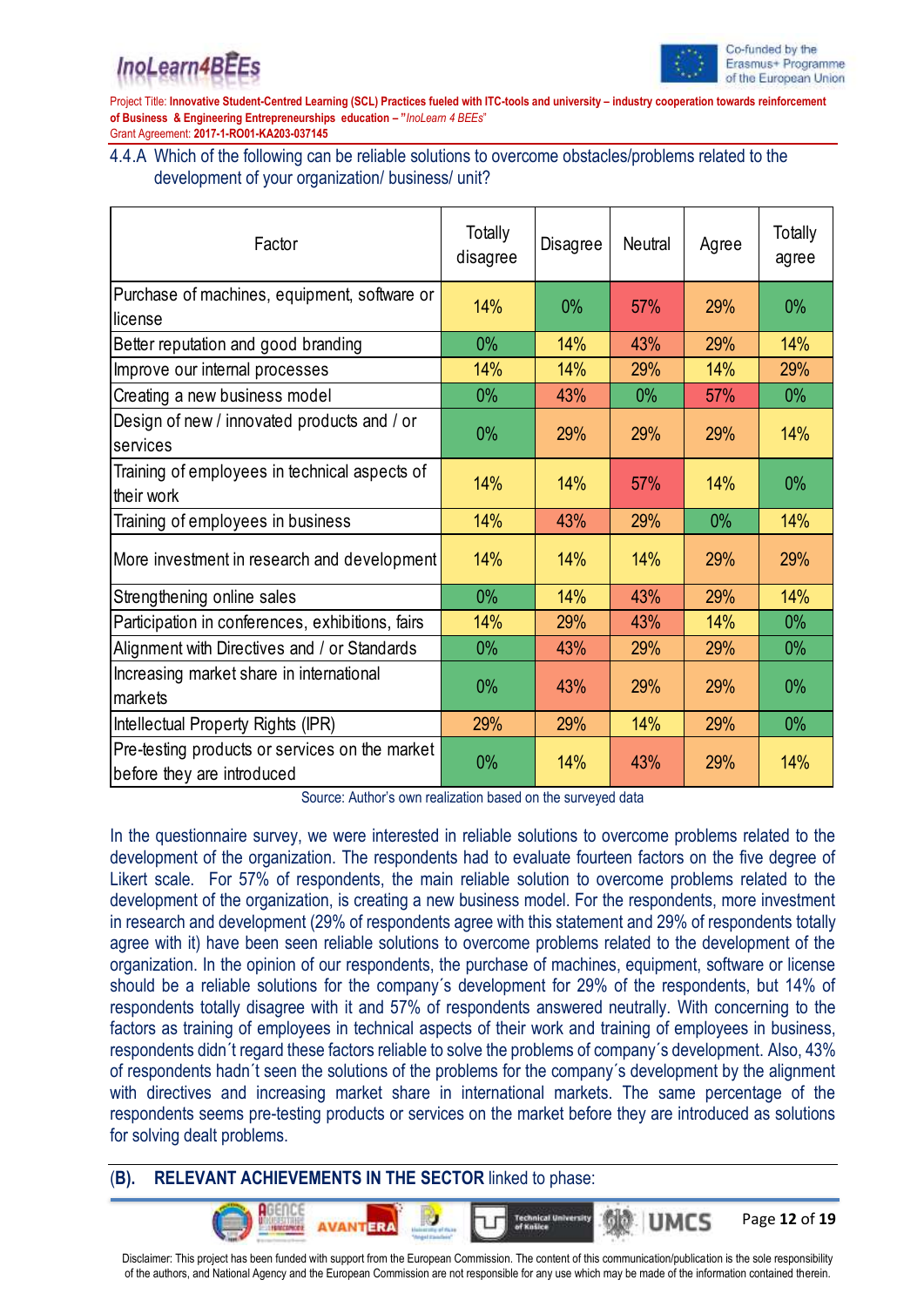# InoLearn4BE



Page **13** of **19**

UMCS

Project Title: **Innovative Student-Centred Learning (SCL) Practices fueled with ITC-tools and university – industry cooperation towards reinforcement of Business & Engineering Entrepreneurships education – "***InoLearn 4 BEEs*" Grant Agreement: **2017-1-RO01-KA203-037145**

ii) Business Model Concepts

## 4.1.B Mark your agreement related to the investment level your company made during the last two years:

| Factor                                                             | Totally<br>disagree | Disagree | <b>Neutral</b> | Agree      | Totally<br>agree |
|--------------------------------------------------------------------|---------------------|----------|----------------|------------|------------------|
| Purchase of machines, appliances,<br>software or licenses          | 14%                 | 0%       | 0%             | 57%        | 29%              |
| Investing in reputation, brand building,<br>including web design   | 0%                  | 29%      | <b>14%</b>     | 29%        | 29%              |
| Investing in business process<br>improvement                       | 29%                 | 29%      | 14%            | 14%        | 14%              |
| Investing in employee education                                    | 43%                 | 29%      | <b>14%</b>     | <b>14%</b> | 0%               |
| Investing in talent acquisition                                    | 43%                 | 43%      | 0%             | <b>14%</b> | 0%               |
| Investing in the creation / design of new<br>products and services | 14%                 | 0%       | 0%             | 57%        | 29%              |
| Investing in software development                                  | 29%                 | 29%      | 14%            | 0%         | 29%              |
| Investing in science and research                                  | 14%                 | 14%      | 0%             | 43%        | 29%              |

Source: Author's own realization based on the surveyed data

The questionnaire survey demonstrated that 57% of respondents invested during the last two years to the purchase of machines, appliances, software or licenses and also to the creation / design of new products and services. During the last two years, around 43% of respondents invested in science and research, but on the other hand they didn´t invest in employee education or talent acquisition.

### 4.2.B Has your company introduced any of the following types of innovations in the last two year?

| Type of innovation                                                 | Yes | No  | Don't<br>know |
|--------------------------------------------------------------------|-----|-----|---------------|
| New / significantly improved products                              | 57% | 43% | $0\%$         |
| New / significantly improved services                              | 86% | 14% | 0%            |
| New / significantly more innovative<br>organizational methods      | 0%  | 86% | 14%           |
| New / significantly improved, improved<br>organizational processes | 14% | 71% | 14%           |
| New, more innovative marketing strategies                          | 29% | 71% | 0%            |

Source: Author's own realization based on the surveyed data

One of the questions in the questionnaire was about innovations during the last two years. The results of the questionnaire show that 86% of respondents just improved services during the last two years and more than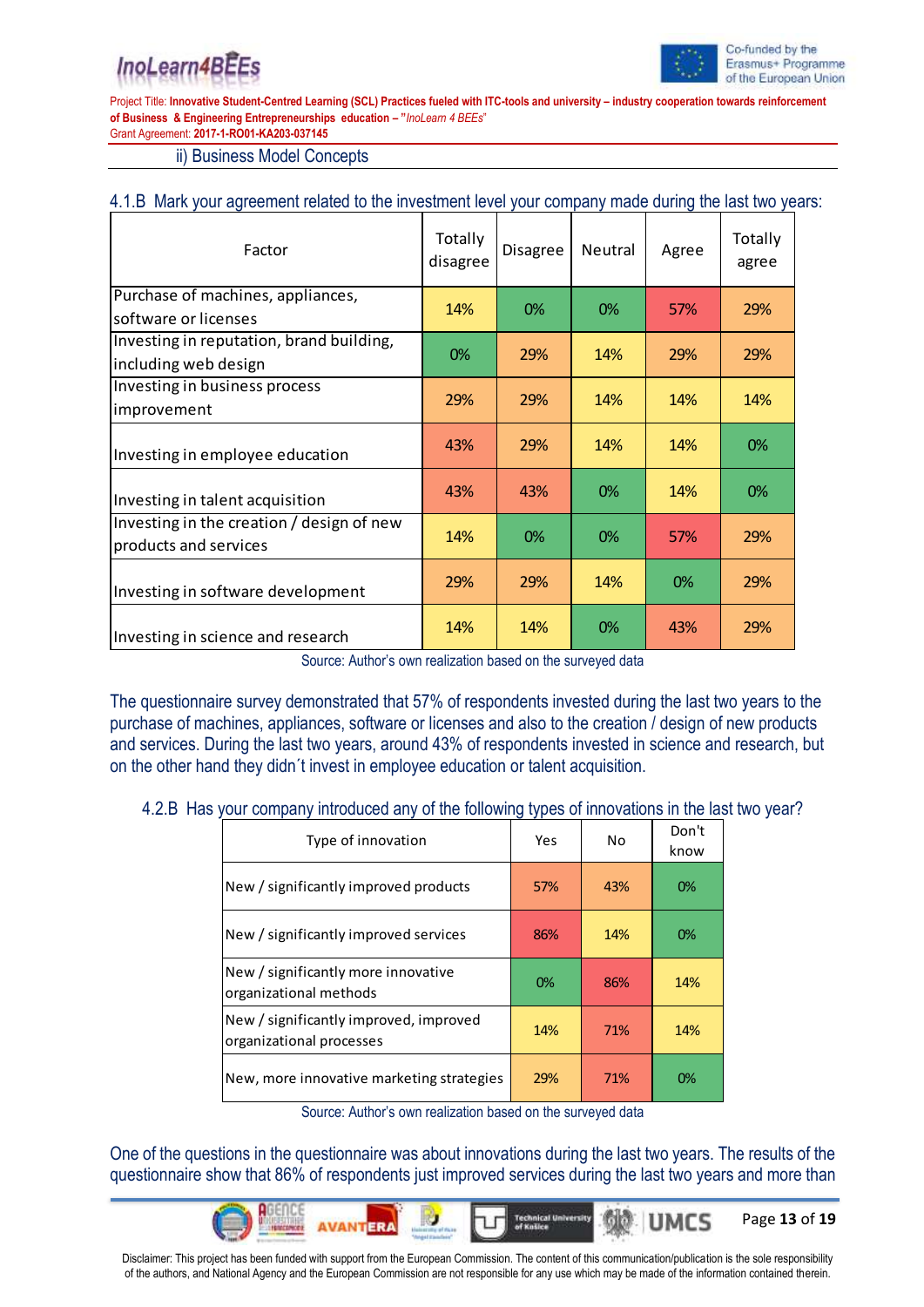



57% of respondents significantly improved their products. On the other hand, 86% of respondents' didn´t introduce more innovative organizational methods or improved organizational processes (71% of respondents).

## **(C). CHALLENGES AND OPPORTUNITIES** linked to phase:

iii) Enterprise Development

## 4.1.C Considering your experience, which is the IMPORTANCE/ RELEVANCE of future development **DRIVERS** for your company/ organization/ business?

| Factor                                                                                                  | In general,<br>it is not<br>essential | Less<br>important | Neutral | Important | Very<br>important |
|---------------------------------------------------------------------------------------------------------|---------------------------------------|-------------------|---------|-----------|-------------------|
| Market potential                                                                                        | 0%                                    | 0%                | 0%      | 14%       | 86%               |
| Customer requirements                                                                                   | 0%                                    | 0%                | 0%      | $0\%$     | 100%              |
| Increasing number of competitors in the market, the<br>strength of competition                          | 0%                                    | 0%                | 14%     | 71%       | 14%               |
| New legal and / or administrative requirements for<br>the next period of the company 's market presence | 0%                                    | 0%                | 29%     | 43%       | 29%               |
| The possibility of applying a new business model                                                        | 14%                                   | 0%                | 43%     | 43%       | 0%                |

Source: Author's own realization based on the surveyed data

The other part of the questionnaire was oriented on the challenges and opportunities for the companies´ development. The most important drivers for the organization of respondents were customer requirements (100%), than market potential (for 86% of respondents). The other factor which is important of future development for the respondent company is increasing number of competitors in the market. On the other hand, the possibility of applying a new business model is in general, it is not essential drivers for their companies (for 14% of respondents).

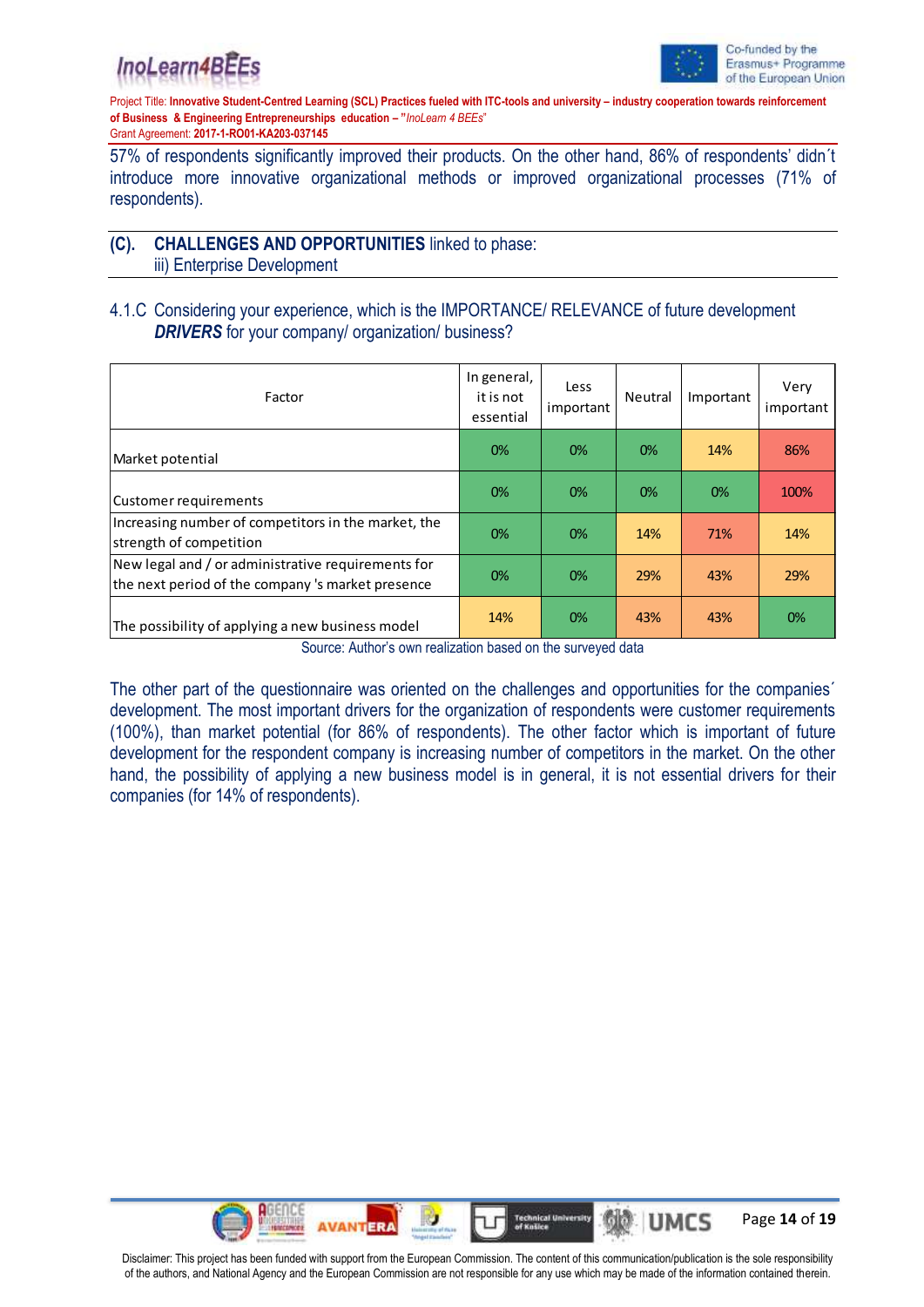

### 4.2.C Considering your experience, which is the IMPORTANCE/ RELEVANCE of future development **BARRIERS** for your company/ organization/ business?

| Factor                                                 | In general,<br>it is not<br>essential | Less<br>important | Neutral | Important | Very<br>important |
|--------------------------------------------------------|---------------------------------------|-------------------|---------|-----------|-------------------|
| Lack of financial resources                            | 0%                                    | 0%                | 14%     | 0%        | 86%               |
| Insufficient demand from customers                     | 0%                                    | 0%                | 14%     | 43%       | 43%               |
| Non - profit / loss profit / loss                      | 0%                                    | 14%               | 14%     | 43%       | 29%               |
| Laws and / or administrative requirements for the next | 0%                                    | 14%               | 0%      | 43%       | 43%               |
| Insufficient use / use of new technology               | 0%                                    | 0%                | 14%     | 43%       | 43%               |
| Intellectual Property Right (IPR)                      | 0%                                    | 14%               | 57%     | 29%       | 0%                |
| Lack of human resources                                | 0%                                    | 0%                | 29%     | 43%       | 29%               |
| Lack of experienced, skilled employees                 | 0%                                    | 0%                | 43%     | 29%       | 29%               |

Source: Author's own realization based on the surveyed data

From the view of respondents, the main barriers of future companies´ development are: lack of financial resources (86% of respondents agree with this statement), insufficient demand from customers (86% of respondents saw it as important and very important factors). Also, for the company´s development could be a problem when the company do not use a new technology (over 86% of respondent agree with it) or lack of human resources (for 43% of respondent it is important barriers for the future development of the company). For the company is necessary to know the law, so the administrative requirements for the next period could be a barrier of future company´s development (for 86% of respondents it is important and very important barrier).

## 4.3.C What will be the main actions for the development of your organization in the next period? (max three options)



### **Fig.10** Main actions for the development of company Source: Author's own realization based on the surveyed data

The aim of this question was to find out the main possibilities for the development of the organization. The respondents had six statements and they could remark maximum three of its. As Figure 10 demonstrates, the main action for the company´s development is to improve the marketing strategy. Also, from the point of

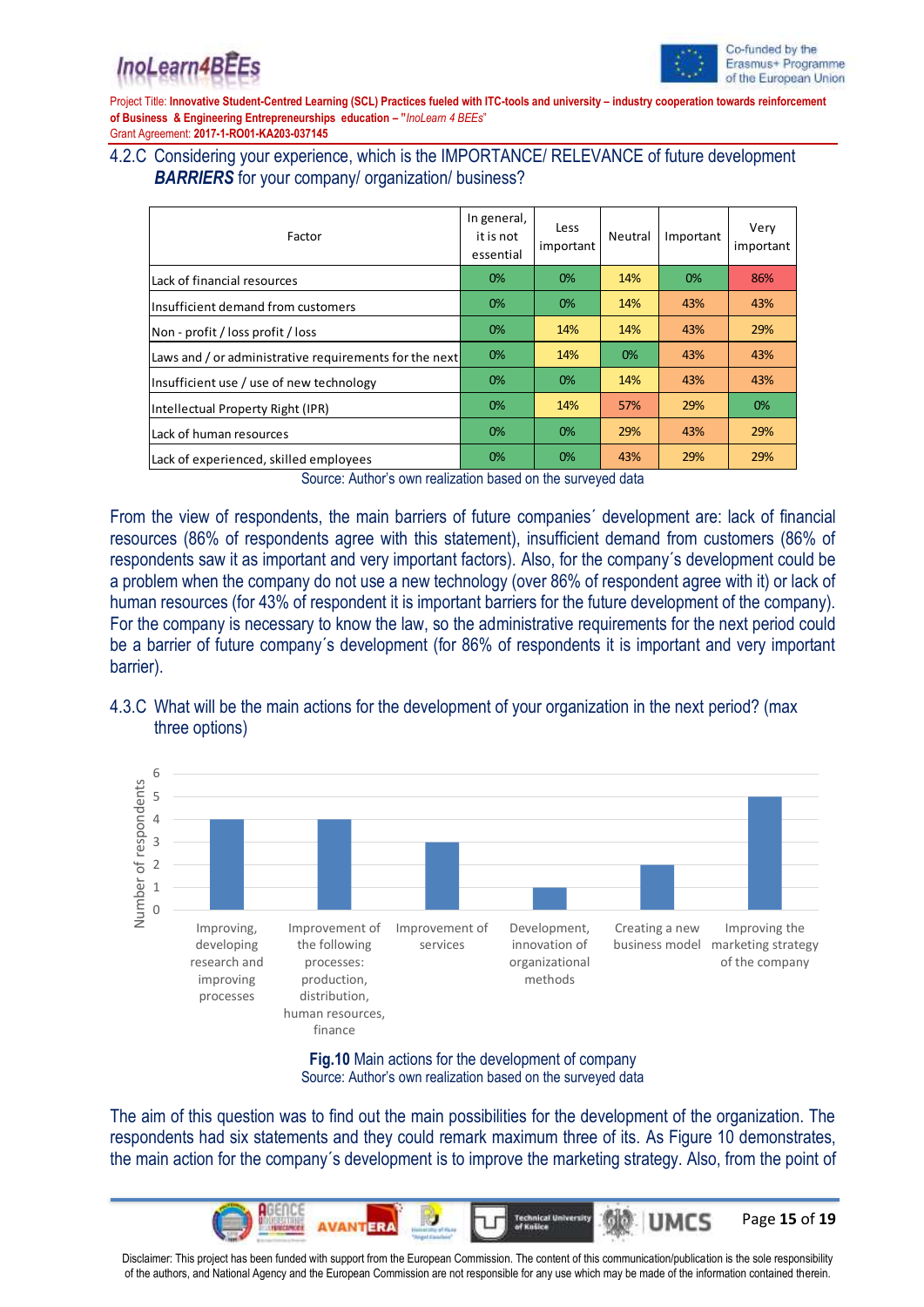



Page **16** of **19**

UMCS

Project Title: Innovative Student-Centred Learning (SCL) Practices fueled with ITC-tools and university - industry cooperation towards reinforcement **of Business & Engineering Entrepreneurships education – "***InoLearn 4 BEEs*"

Grant Agreement: **2017-1-RO01-KA203-037145**

respondents view the other possibility how to ensure the development of the company is to improve the processes such as human resource, distribution, production and research.

## 4.4.C In your opinion, which is the *IMPORTANCE* of the young HE graduates' *ATTITUDES* related to the job?

| Graduate's attitude to                  | In general,<br>it is not<br>essential | Less<br>important | Neutral | Important | Very<br>important |
|-----------------------------------------|---------------------------------------|-------------------|---------|-----------|-------------------|
| Positive approach to solving work tasks | 0%                                    | 0%                | 0%      | 57%       | 43%               |
| Hard work                               | 0%                                    | 0%                | 0%      | 14%       | 86%               |
| <i>initiativeness</i>                   | 0%                                    | 0%                | 14%     | 29%       | 57%               |
| Tolerance of diversity                  | 0%                                    | 0%                | 14%     | 57%       | 29%               |
| The need to succeed                     | 0%                                    | 0%                | 57%     | 29%       | 14%               |
| Tenacity                                | 0%                                    | 0%                | 0%      | 43%       | 57%               |
| Endurance                               | 0%                                    | 0%                | 0%      | 29%       | 71%               |

Source: Author's own realization based on the surveyed data

The questionnaire was divided into a few parts. This part of the questionnaire was oriented on the HE graduates in related to the job. For the respondents, all of the presented graduate´s attitude are relevant for the future job. The most important graduate´s attitude is hard work – 86% of respondents agree with it. Also, 71% of respondents thought that endurance is very important for young HE graduates´ attitudes related to the job. Similarly to the previous attitude, for 57% of respondents is very important tenacity and imitativeness as HE graduate´s attitude related to the future job.

## 4.5.C Considering your experience as an employer, mark your *SATISFACTION* LEVEL related to the young HE graduates' *ATTITUDES* at work.

| Characteristics of the student          | Very<br>dissatisfied | Dissatisfied | Neutral | Satisfied | Very<br>satisfied |
|-----------------------------------------|----------------------|--------------|---------|-----------|-------------------|
| Positive approach to solving work tasks | 0%                   | 0%           | 29%     | 57%       | 14%               |
| Hard work                               | 0%                   | 14%          | 43%     | 43%       | 0%                |
| linitiativeness                         | 0%                   | 14%          | 57%     | 29%       | 0%                |
| Tolerance of diversity                  | 0%                   | 0%           | 43%     | 57%       | 0%                |
| The need to succeed                     | 0%                   | 0%           | 57%     | 43%       | 0%                |
| Tenacity                                | 0%                   | 14%          | 43%     | 43%       | 0%                |
| Endurance                               | 0%                   | 29%          | 57%     | 14%       | 0%                |

Source: Author's own realization based on the surveyed data

From the respondent point of view, HE graduates have a positive approach to solving work tasks: 57% of respondents satisfied with their approach and 14% of respondents are very satisfied with it too. From our point of view are very interesting the HE graduates attitudes such as endurance, tenacity, initiatives or hard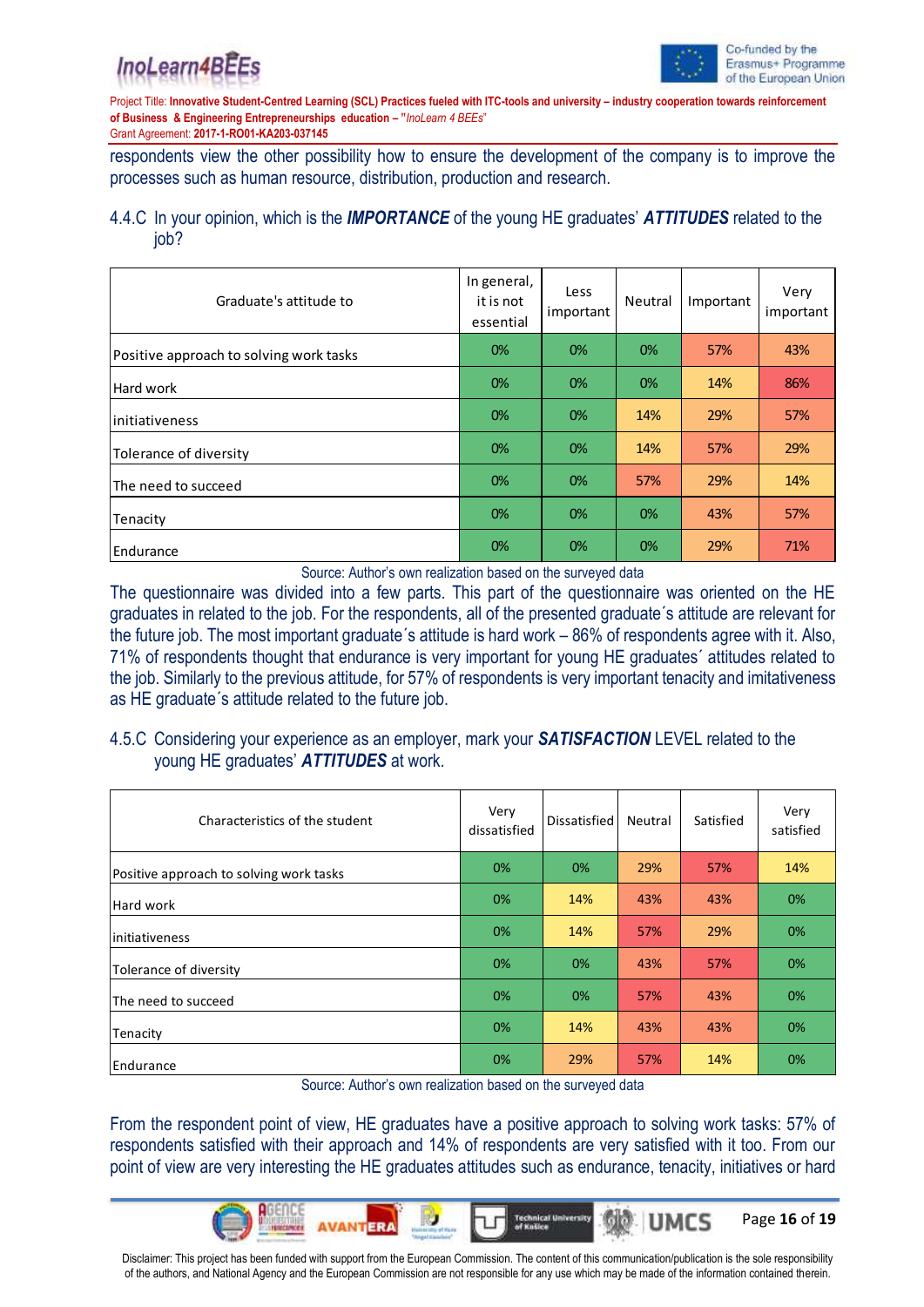



Page **17** of **19**

UMCS

Project Title: **Innovative Student-Centred Learning (SCL) Practices fueled with ITC-tools and university – industry cooperation towards reinforcement of Business & Engineering Entrepreneurships education – "***InoLearn 4 BEEs*"

Grant Agreement: **2017-1-RO01-KA203-037145**

work. These four characteristics of HE graduate students are not completely positively evaluated by the respondents. For example, 57% of respondents gave neutral answers for the endurance of the HE graduate students and 29% of respondents were dissatisfied with this characteristics of students.

## 4.6.C Considering your past experience as an employer, please mark your *SATISFACTION* LEVEL related to the young HE graduates' *SKILLS* at work

| Student's skill                                             | Very<br>dissatisfied | Dissatisfied | Neutral | Satisfied | Very<br>satisfied |
|-------------------------------------------------------------|----------------------|--------------|---------|-----------|-------------------|
| Communication                                               | 0%                   | 29%          | 29%     | 43%       | 0%                |
| Team work                                                   | 0%                   | 14%          | 43%     | 43%       | 0%                |
| Leadership                                                  | 0%                   | 14%          | 71%     | 14%       | 0%                |
| Planning and organizing skills                              | 14%                  | 43%          | 43%     | 0%        | 0%                |
| Systematic thinking                                         | 29%                  | 14%          | 43%     | 14%       | 0%                |
| Analytical thinking and problem solving                     | 0%                   | 29%          | 57%     | 14%       | 0%                |
| Critical thinking                                           | 14%                  | 14%          | 43%     | 29%       | 0%                |
| Experience in entrepreneurship and innovation               | 14%                  | 43%          | 43%     | 0%        | 0%                |
| <b>ICT skills</b>                                           | 0%                   | 0%           | 14%     | 71%       | 14%               |
| Knowledge of foreign language                               | 0%                   | 0%           | 0%      | 57%       | 43%               |
| Punctuality and seriousness in solving work tasks           | 0%                   | 29%          | 29%     | 29%       | 14%               |
| Good business knowledge                                     | 0%                   | 14%          | 86%     | 0%        | 0%                |
| Verbal argumentation                                        | 0%                   | 29%          | 43%     | 29%       | 0%                |
| Written justification                                       | 0%                   | 29%          | 43%     | 29%       | 0%                |
| Ability to adapt to new situations                          | 0%                   | 14%          | 43%     | 43%       | 0%                |
| Adaptability                                                | 0%                   | 14%          | 57%     | 29%       | 0%                |
| Knowledge about specifics of landscape culture, society and | 0%                   | 14%          | 43%     | 43%       | 0%                |
| Experience with decision making                             | 14%                  | 0%           | 43%     | 43%       | 0%                |

Source: Author's own realization based on the surveyed data

In this part of questionnaire, respondents had evaluated HE graduates' skills at work. From their point of view, employers (57% of respondents) are dissatisfied with HE graduates´ planning and organizing skills, the same percentage of respondents are dissatisfied with their experience in entrepreneurship and innovation. Employers (71% of respondents) are satisfied with ICT skills of HE graduates´ students and also they are satisfied (57% of respondents are satisfied and 43% of them are very satisfied) with the knowledge of foreign language of HE graduates´ students. The other parts of HE graduates´ student skills, such as Good business knowledge (86% of respondents), Adaptability (57% of respondents), Leadership (71%) and Analytical thinking and solving (57%), were evaluated by respondents as neutral skills.

Disclaimer: This project has been funded with support from the European Commission. The content of this communication/publication is the sole responsibility of the authors, and National Agency and the European Commission are not responsible for any use which may be made of the information contained therein.

**Technical U**<br>of Kniice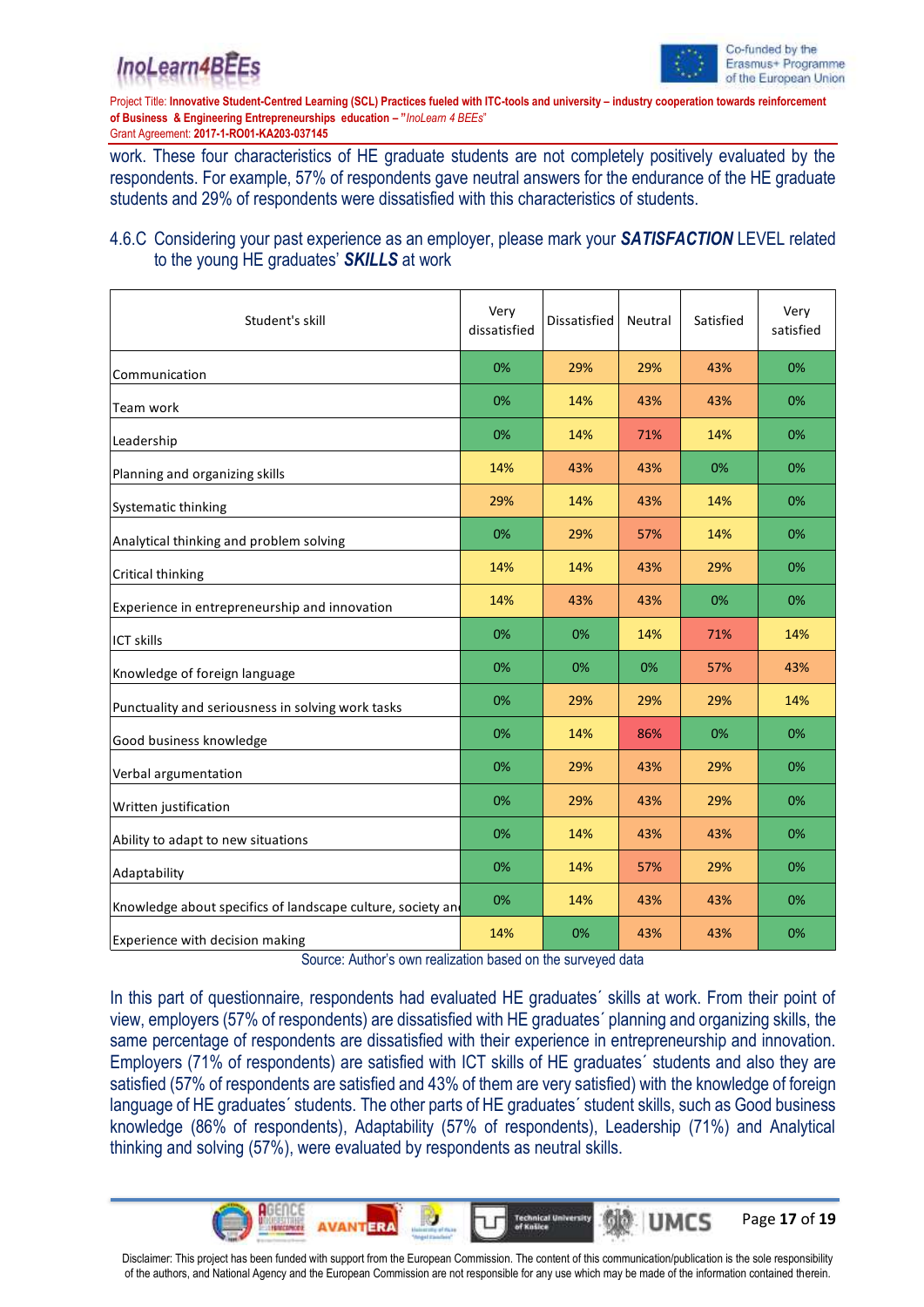Page **18** of **19**

MCS

Project Title: **Innovative Student-Centred Learning (SCL) Practices fueled with ITC-tools and university – industry cooperation towards reinforcement of Business & Engineering Entrepreneurships education – "***InoLearn 4 BEEs*" Grant Agreement: **2017-1-RO01-KA203-037145**

## 4.7.C In your opinion, which is the *IMPORTANCE* of the following *CRITERIA* when you are hiring a young, HE graduates:

| Criteria                                               | In general,<br>it is not<br>essential | Less<br>important | Neutral | Important | Very<br>important |
|--------------------------------------------------------|---------------------------------------|-------------------|---------|-----------|-------------------|
| The reputation of the high school the student graduate | 14%                                   | 0%                | 29%     | 43%       | 14%               |
| Personal soft skills                                   | 0%                                    | 0%                | 0%      | 43%       | 57%               |
| Practical work experience                              | 0%                                    | 0%                | 29%     | 29%       | 43%               |
| Specialization                                         | 0%                                    | 14%               | 14%     | 57%       | 14%               |
| Branch of graduated study                              | 0%                                    | 14%               | 71%     | 0%        | 14%               |
| Level of foreign language knowledge                    | 0%                                    | 0%                | 14%     | 29%       | 57%               |
| Foreign experience (study stay, Erasmus,)              | 0%                                    | 14%               | 43%     | 29%       | 14%               |
| Recommendations / references from third parties        | 14%                                   | 0%                | 0%      | 29%       | 57%               |
| Achieved evaluation in school                          | 14%                                   | 29%               | 29%     | 14%       | 14%               |

Source: Author's own realization based on the surveyed data

In the last question of our questionnaire, respondents evaluated the main criteria when they are hiring a young HE graduate student for a job. For 57% of respondents are very important when they are hiring a young HE graduate student personal soft skills, level of foreign language knowledge and recommendations or references from third parts. For the employers are important also specialization of HE graduate students (57%) and also the reputation of the high school of these students (43%). In the other hand, for the respondents were not important students´ achieved evaluation in school.

## **5. Conclusion from thematic map: :**

Slovak Republic as a country has perceived business failure more negatively than positively. The majority of respondents (43%) marked, that Slovak society perceive the business failure as a career failure or a lack of entrepreneurial skills (in 29%). One of the solutions for this situation should be a creation of awareness and positive self-confidence of entrepreneurs. From the employers' point of view, HE graduate students need more critical thinking, business skills. The other solution we have seen in the implementation of practical experience to the study program and also in the cooperation between entrepreneurs and high schools /universities. One of the main objectives of the innovated entrepreneurial education need to cover the problems of starting the business and better explanation how to overcome the main barriers like fear of failure, excessive bureaucracy and lack of experience. Based on the survey, among factors that affects the development of the company most, belongs lack of financial resources, administrative burden and frequent changes in administrative duties. These barriers and factors could be removed or their affect minimalized by implementing virtual labs, project based learning methods or other practical – oriented activities simulating